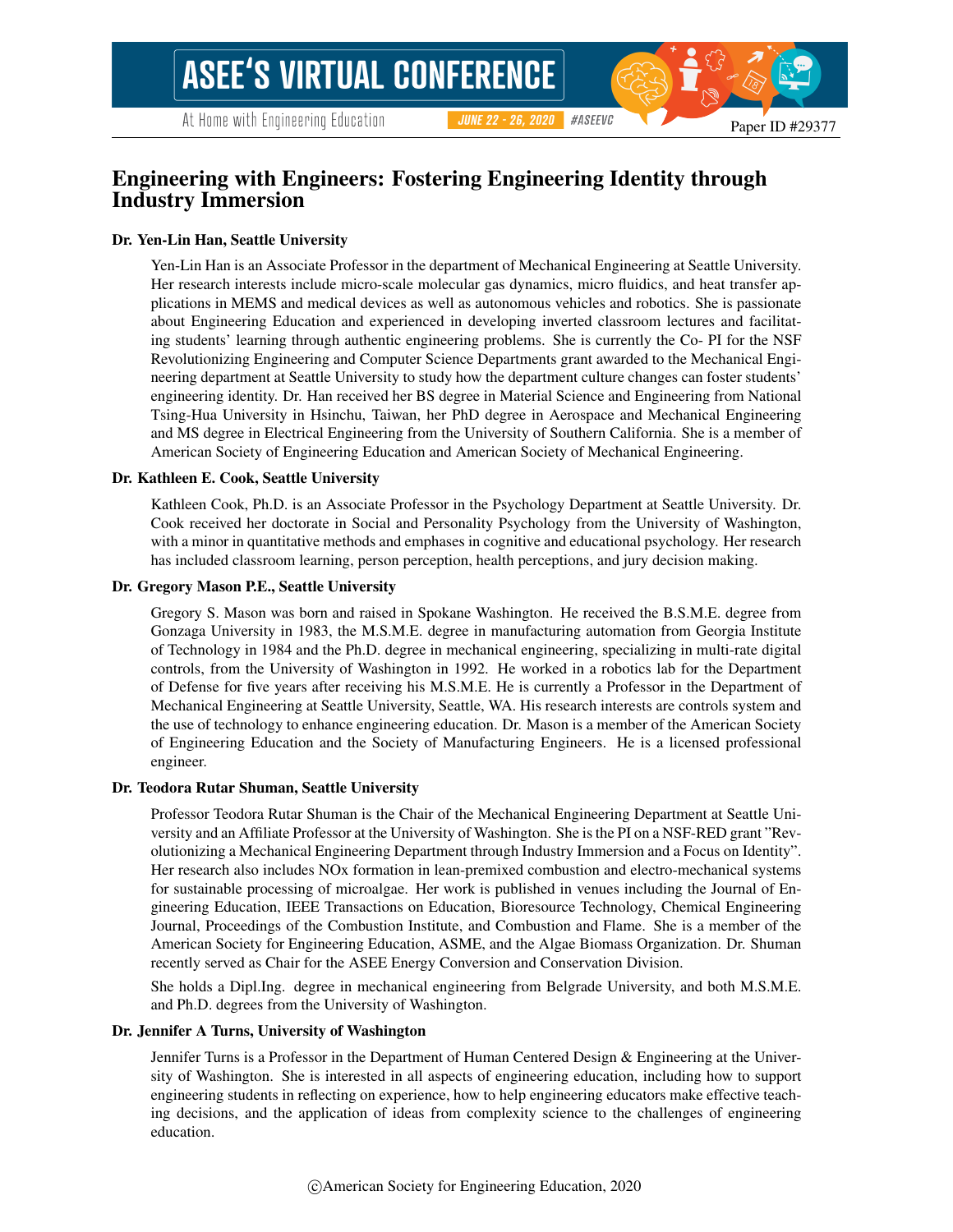### **Engineering with Engineers: Fostering Engineering Identity through Industry Immersion**

#### **Abstract**

The National Science Foundation (NSF) Revolutionizing Engineering and Computer Science Departments (RED) program awarded a five-year grant to the Mechanical Engineering Department at a private, mid-sized university in July 2017. This grant supports the development of a program where students and faculty are immersed in a culture of doing engineering with industry engineers that, in turn, will help students and faculty develop stronger engineering identities. This culture of "Engineering with Engineers" is being cultivated through changes in four essential areas: a shared department vision, faculty, curriculum, and supportive policies*.* A theme unifying these changes is a significant connection to industry. This paper reviews the actions taken to develop this culture based on the four essential areas of change. It also provides insights on lessons learned thus far and plans to reach long term goals in the coming years.

#### **Introduction**

In 2017, the Mechanical Engineering Department at Seattle University was awarded a National Science Foundation grant to revolutionize the department. The project leverages the department's small size and close ties with industry to create a culture of "Engineering with Engineers."

This paper summaries the current status of the five-year project and is an updated version of the NSF Grantees Poster papers presented at the 2018 and 2019 ASEE Annual Conferences [1], [2]. The project background and objective are unchanged; hence, the first two sections of the paper are taken from the 2019 paper. The Project Description section describes the four areas of change [1], [2] and describes goals and progress to date in each of the four areas. The remaining sections discuss ongoing evaluation, research, and long-term goals.

### **Background**

Identity influences who people think they are, what they think they can do and be, and where and with whom they think they belong [3] - [6]. People's identity shapes the experiences they embrace, and reciprocally, those experiences shape their identities [7] - [9]. People behave consistently with their identities [10], [11], choosing behaviors with meanings that match their self-conceptions [12], [13]. When people identify with an esteemed group, they feel better about themselves and, in turn, they feel better about the group [14], [15]. If people strongly identify with a group, they are steadfast, defending the group, staying in the group, and supporting the group  $[16]$ .

In education, identity influences whether people feel they belong in a program and what they believe they can achieve. It has been shown to influence what goals are pursued and the level and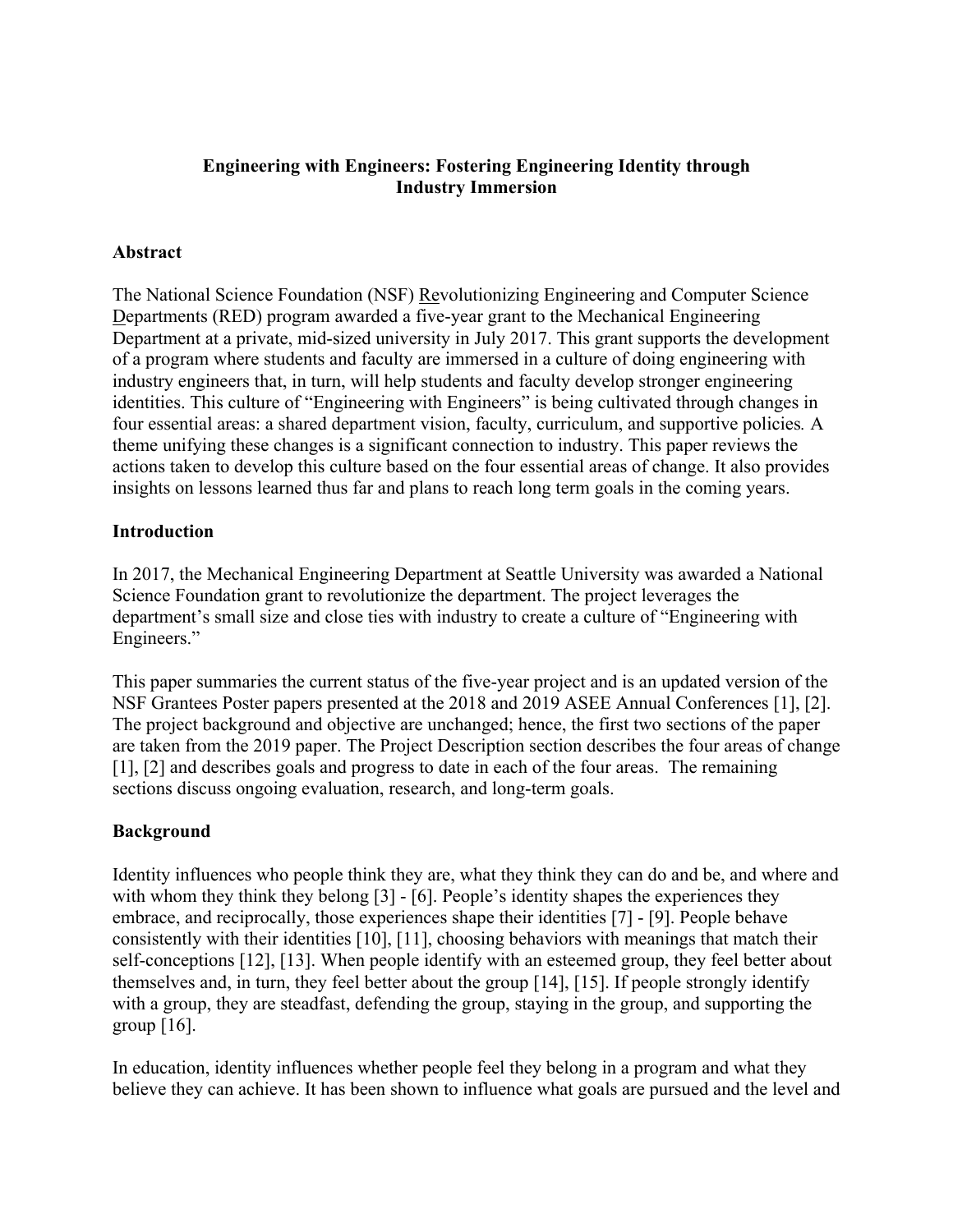type of effort put towards those goals [11]. Research also shows that identity and fit are important factors affecting persistence in STEM fields [7]. When people perceive a fit between themselves and their fields, they persist longer in those fields [17] - [19]. Hence, identity is a determining factor in one pursuing, persisting, and persevering in engineering [11], [20].

The development of identity is a social process. People's thoughts and behaviors are shaped through relationships and reflected appraisals with others [4], [16], [21]. Identities are further derived through associations, affiliations, and identifications with groups [17], [22]. Tonso [23] observes that identity development is an enculturated process where identities are acquired through "community-based interactions" and Beam et al. [20] concur that social contexts affect identity. In engineering education, situated learning is central to identity development [23]. Therefore, this social process of identity development can be realized through the culture of an engineering program. Cultivating a culture of doing engineering can result in graduates who not only are prepared technically and professionally with a practical, realistic understanding of what it is to be an engineer, but also who identify with and are committed to the engineering profession.

# **Objective**

The project's objective is to develop a mechanical engineering program where students and faculty are immersed in a culture of doing engineering with practicing engineers from industry that in turn fosters students' engineering identities. The culture of a program plays a significant role in effective, innovative STEM education [24], [25]. The culture of "Engineering with Engineers" is being built through the interactions of students, faculty, and industry, through participation in engineering-related activities, and through reinforcement of shared similarities. We are studying how this new culture affects the identities of students and faculty, and how these enriched identities affect students' engagement in and commitment to engineering.

# **Project Description**

Culture is shaped, in part, by the identities of those in the culture. It is negotiated, co-created and reinforced through communication and social interactions [26]. It develops organically from the behaviors of a group through association and shared experiences [27]. It is also important to know that culture in an educational setting is influenced by the priorities of the institution or department. Hence, we are creating this new culture of "Engineering with Engineers" in two ways. First, a variety of actions are being implemented to support these types of shared experiences to cultivate this new culture. Second, a number of changes to the structure and priorities of the program are being pursued.

To organize the actions and changes needed for this new culture, we follow the best practices recommended by Henderson et al. [28]. These include having coordinated efforts applied over extended periods of time, providing regular feedback and opportunities for reflection, changing faculty conceptions (e.g., their identities), providing incentives for change, and enacting policy changes from the ground up. From an extensive review of articles on facilitating change in STEM education, Henderson et al. indicated four areas of change: shared vision, reflective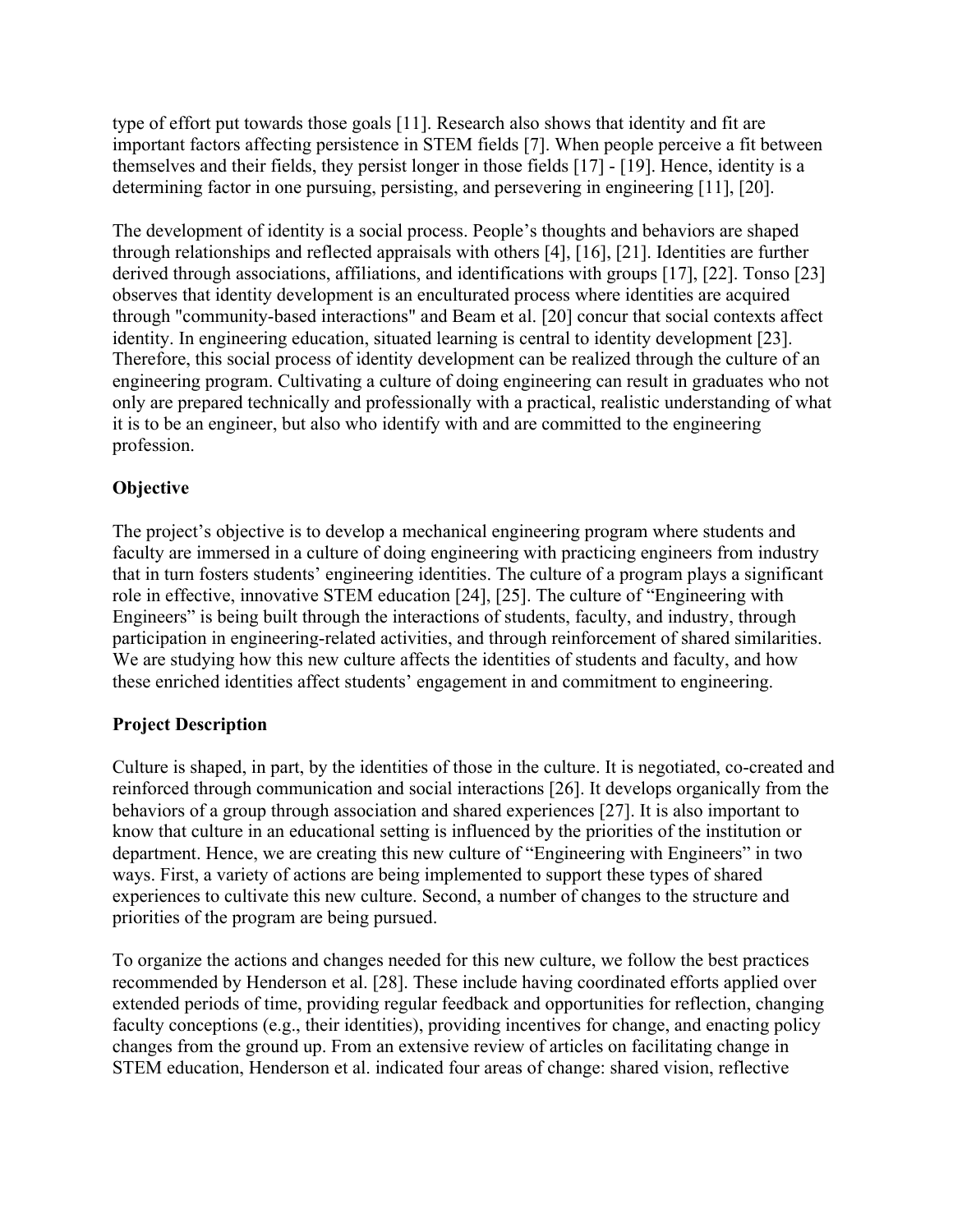faculty, relevant curriculum and pedagogy, and supportive policies. In the following sections, actions taken to realize changes in each of these areas are summarized.

#### *Shared Vision: Building a Culture that Cultivates Identities as Engineers*

#### *Goal:*

Through interaction and discussion, the faculty agreed to establish a culture of "Engineering with Engineers." Specifically, the mechanical engineering department will be a hub of engineering activity where faculty, students, and industry can share experiences and ideas. The department also will forge relationships with key professional societies and utilize those relationships to create ties with local industries. As a small department with only nine full-time faculty, the goal is for all faculty to be involved in this project and to change this culture together.

#### *Current status:*

a. Obtained a shared vision. Because a shared vision is an important foundation for a culture, significant efforts were devoted to obtaining a shared vision of "Engineering with Engineers." Focusing on how "Engineering with Engineering" could improve undergraduate education united the faculty. Brainstorming produced ideas that led to new curriculum. In the "critical doing" of developing this new curriculum, faculty examined the current system, identified issues to be addressed, and built the shared vision. Students' input on the meaning of "Engineering with Engineers" also was solicited.

b. Revised department mission. A department vision day was held for faculty to discuss and update the department mission. Through a three-step process, faculty identified issues with the previous mission statement and three aspects -*pride, distinctiveness, and engineering with engineers*- to be included in the new mission statement. By addressing a set of questions for each aspect, faculty worked together to revise the mission statement as follows:

"[The mission of the SU Mechanical Engineering Department is to] Provide a technically rigorous design-focused education in a collaborative environment that emphasizes individual attention and connections to industry, while preparing students to help create a more just and humane world."

More details on the three step-process and questions asked in each aspect can be found in Ref. [2].

c. Began confronting issues related to inclusion. The department undergoes annual review by external evaluators Inverness Research. The 2019 review revealed instances where students did not feel included. These situations involved faculty, staff, and students. Since becoming aware of the situations, the department has spent considerable time addressing inclusivity. All faculty attended microaggression and inclusion training (see below). Inclusion training has been added to the new vertically integrated design project courses (see below) that will be required of all students. One faculty piloted a syllabus that includes a policy on microaggressions and harassment. The Department has prompted University's Center for Teaching and Learning to lead the establishment of a university-wide policy.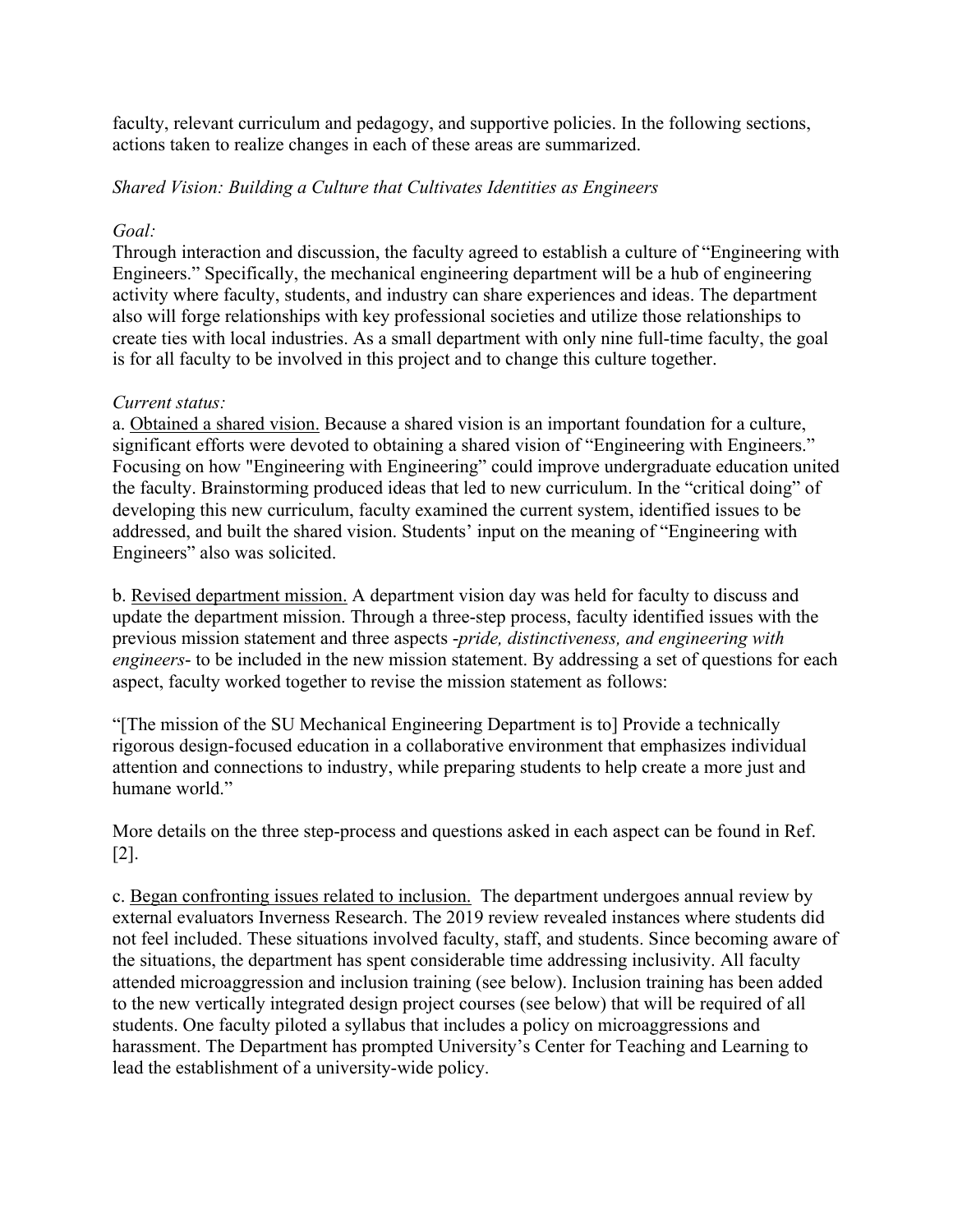d. Created ME Student Advisory Council. The department created the student advisory council to open a path for creating a shared vision with students. Department chair meets with the students twice per quarter. The council's input is taken in two ways: 1) members are invited to choose the topics of discussion to inform the chair of issues concerning students; 2) the council is asked to review faculty initiatives, such as curricular changes, course delivery, and advising practices. The meetings help identify student issues and provide student feedback with a short turnaround time.

e. Revised student advising. Because each student must meet with their assigned faculty advisor three times a year, these meetings and relationships are key to the cultivation of the culture and to students' perceptions of themselves as engineers. Concerned that we were missing an opportunity to connect students to the program and to engineering, the faculty focused on the advising process. Discussions centered on what ABET, the University, the College, and the faculty think advising should be. We determined what advising should achieve, and we delineated the actions the department, the advisors, and the students should take to make advising successful. Ultimately, faculty advisors agreed on a checklist for the advising appointment that ensures a high standard of faculty advising. See the Appendix for this checklist.

## *Reflective Faculty: Strengthening Interaction with Industry & Understanding Diversity and Inclusivity*

#### *Goal:*

To strengthen faculty's connection to industry and aid their ability to facilitate student connections, faculty will participate in an industry immersion experience during the summer where they work with practicing engineers and learn current industry practices. Additionally, faculty will acquire relevant industrial and teacher trainings. Ultimately, faculty will see their role, or identity, as moving students towards becoming practicing engineers who create a "more just and humane world." Students, too, will reflect on their identities as engineers and how those relate to their education and career paths. To bridge course work and industry practices, an Industry Advisor with extensive experience in industry and passion for engineering education will be on campus one day a week to provide insights to faculty and students.

### *Current status:*

a. Faculty industry immersion. The grant provides opportunities for each faculty member to spend one summer month in industry. Thus far, two faculty members have participated in the summer industry immersion program.

In 2018, a faculty member worked on a specific project at a local company. The faculty member provided the solutions that improved company processes, while he learned the practice and culture of the company. In 2019, another faculty member worked for a global company. Rather than work on a specific project, she visited six different locations including a research center and two factories and spoke to employees at all levels. With a broad view of the company's operation, she identified characteristics needed to persist and succeed, such as being comfortable with ambiguity, being a self-learner/starter, communicating effectively across audiences, and utilizing data. Both shared their experiences with other faculty members when they returned,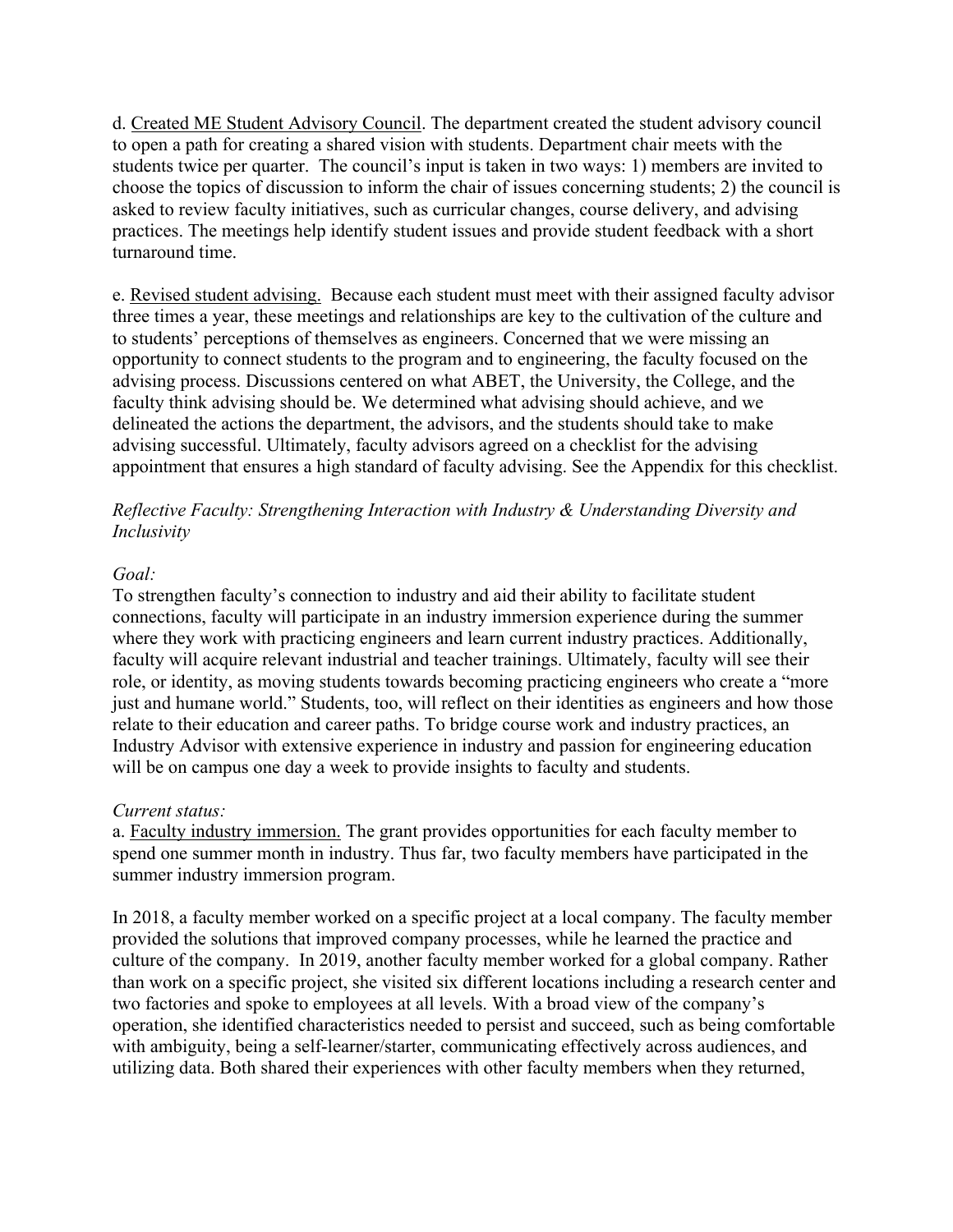providing knowledge, examples, and program directions. Additionally, relationships with companies for potential future collaborations were developed or strengthened.

Overall, the faculty immersion program has broadened faculty's views and strengthened their ties to industry. The rest of the faculty will join the immersion program in the coming summers, and they are in the process of identifying their industry partners.

b. Faculty training. Faculty have attended multiple training courses since the beginning of the project. For example, Prof. Michael Prince led a workshop on problem-based learning to ensure faculty possess the tools to bringing more authentic problems to their classroom. The Center of Faculty Development and the Project Center led trainings on microaggressions and diversity. All Mechanical Engineering faculty attended at least one of these workshops as an effort to work towards a more inclusive culture.

c. Industry Advisor. The Industry Advisor has extensive experience in industry and is passionate about sharing experience with students. He is available on campus every Friday. Responsibilities of the industry advisor include:

- assisting in building a culture and environment of "doing engineering."
- strengthening the connection among the department, students, and industry.
- providing students with mentoring and career advice and industry-relevant experiences.
- supporting design competitions sponsored by industry.
- helping find co-ops and/or internships for students.
- hosting events such as portfolio workshops and resume reviews.

In addition, the Industry Advisor found a company sponsor for a design challenge. About a dozen teams are participating and the Industry Advisor and the faculty serve as consultants for the teams. The Mechanical Engineering Student Club is engaged in promoting the challenge.

### *Relevant Curriculum and Pedagogy: Maintaining Strong Connections with Industry and Incorporating Industry Practice into the Program*

#### *Goal:*

Across the mechanical engineering curriculum, there will be connections to industry and student engagement in activities that reflect what a practicing engineer might do. Such connections and activities require pedagogic changes to existing courses as well as the implementation of a series of new courses with components related to industry practice. In addition to curriculum changes, the department encourages and sponsors regular seminars, field trips, social events, and design challenges to connect the program and industry more closely.

#### *Current status:*

a. Curriculum revision. To implement the department shared vision of "Engineering with Engineers," faculty first examined the previous curriculum and identified several ways to strengthen it and to include industry. The process of "critical doing" actively involved faculty and students in the design of the new curriculum. Details on the process of developing our new curriculum can be found in Ref. [2].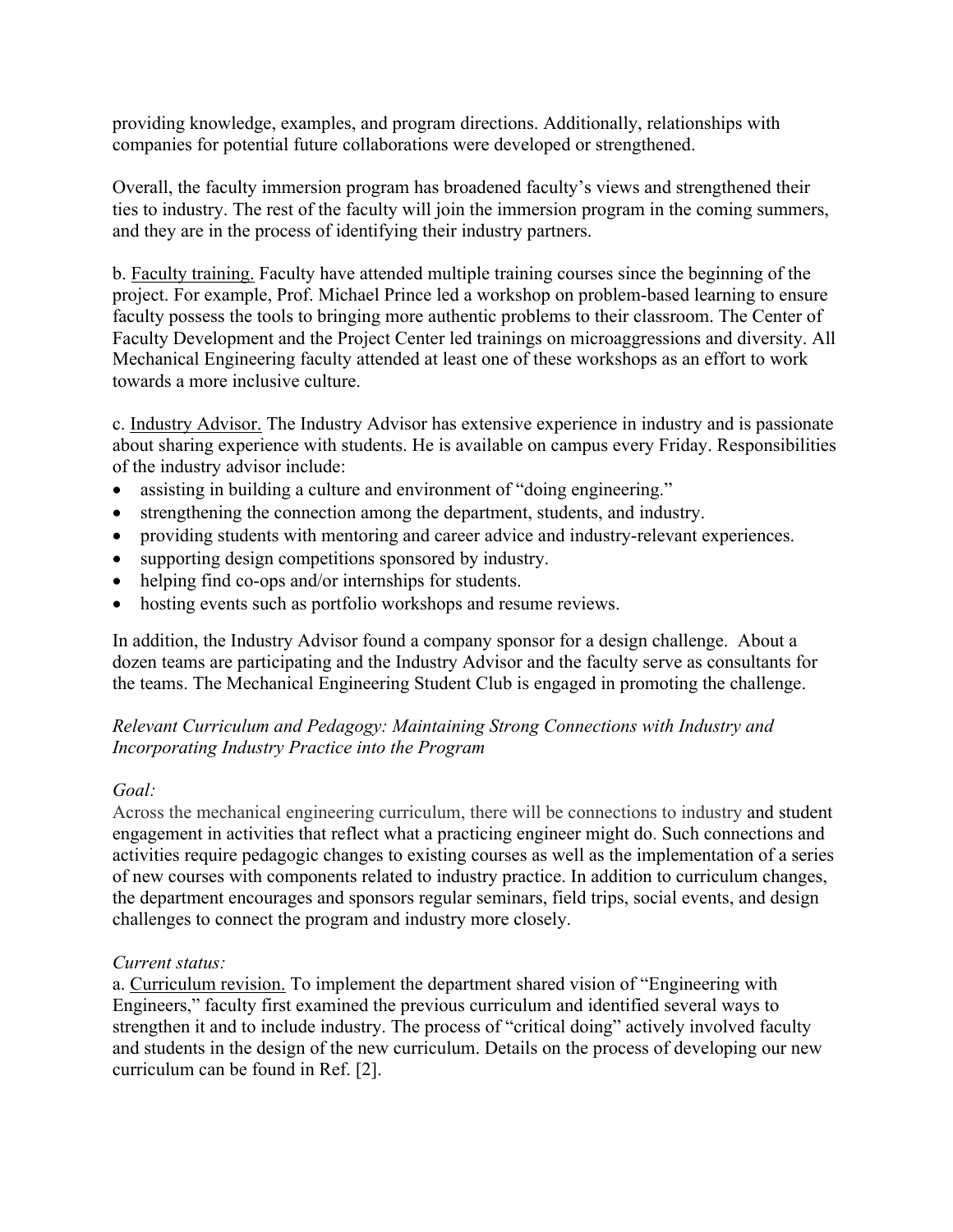The University approved the changes for implementation in Fall 2019. Additions to the curriculum included the vertically integrated design course, data acquisition courses, and the senior design course sequence.

1. Vertically integrated design project courses (VIDP). Historically, the program has a strong senior design course sequence where seniors work in teams on real projects sponsored and mentored by industry for an entire academic year. Senior design provides valuable experience doing hands-on engineering with practicing engineers. The first three years of the program, however, are missing real industry design experience. As remedy, a separate design course sequence, where freshmen, sophomores, and juniors can have similar experiences working on authentic design projects was added to the curriculum. Each year integrated teams consisting of freshmen, sophomores and juniors will work on engineering projects. Through these experiential learning courses students will learn and practice skills such as design principles, team dynamics, project management, communication, etc. Furthermore, having a team that consists of freshmen, sophomores, and juniors working on the same project naturally fosters the community feeling and enhances the sense of belonging. The first VIDP courses will be offered in the spring of 2020 and the assessments of these courses will be reported in the future.

2. Data acquisition courses. The department combined the electrical engineering and instrumentation courses into a single two-term sequence. In the past, students took a circuits course one term and an instrumentation course the next. With this approach, students do not see the connection between the electrical engineering content and its application to mechanical engineering. In the new sequence, the electrical engineering and instrumentation are taught sideby-side. Student learn an electrical engineering concept and apply it to a mechanical engineering problem in the same week. The course also incorporates labs from other classes. For example, one of the instrumentation projects is to design and build a system to measure the strain on a cantilevered beam and compare it to theory. The content of that particular lab was developed with the instructor for the machine elements course. Similarly, there are labs that address theory in the fluids and heat transfer courses. The goal is to provide an integrated experience for students where they learn electrical engineering concepts, apply the concepts to instrumentation and use those principles to make measurement that support their learning in other courses.

3. Changes to the senior design course sequence. The program's senior design course sequence has had great success in connecting seniors and industry for more than 25 years. To simulate industry, we changed the vocabulary and removed traditional academic schedules. The vocabulary change mimics the language of industry rather than the language of school (see Table 1); the removal of academic schedules empowers students to take responsibility for their own project planning. For example, students are "engineers"; the "syllabus" is replaced by a "project engineer guideline"; faculty advisors are "consultants"; and the grading becomes the "performance review." Instructors of the courses (i.e., managers) do not set deadlines anymore. Instead, each design team sets their milestones and determines their own deliverables. There are scheduled status check-ins to ensure each design team is making sufficient progress.

The department also has abandoned using an academic Learning Management System for administering and managing the design projects. All teams, industry reps, and faculty now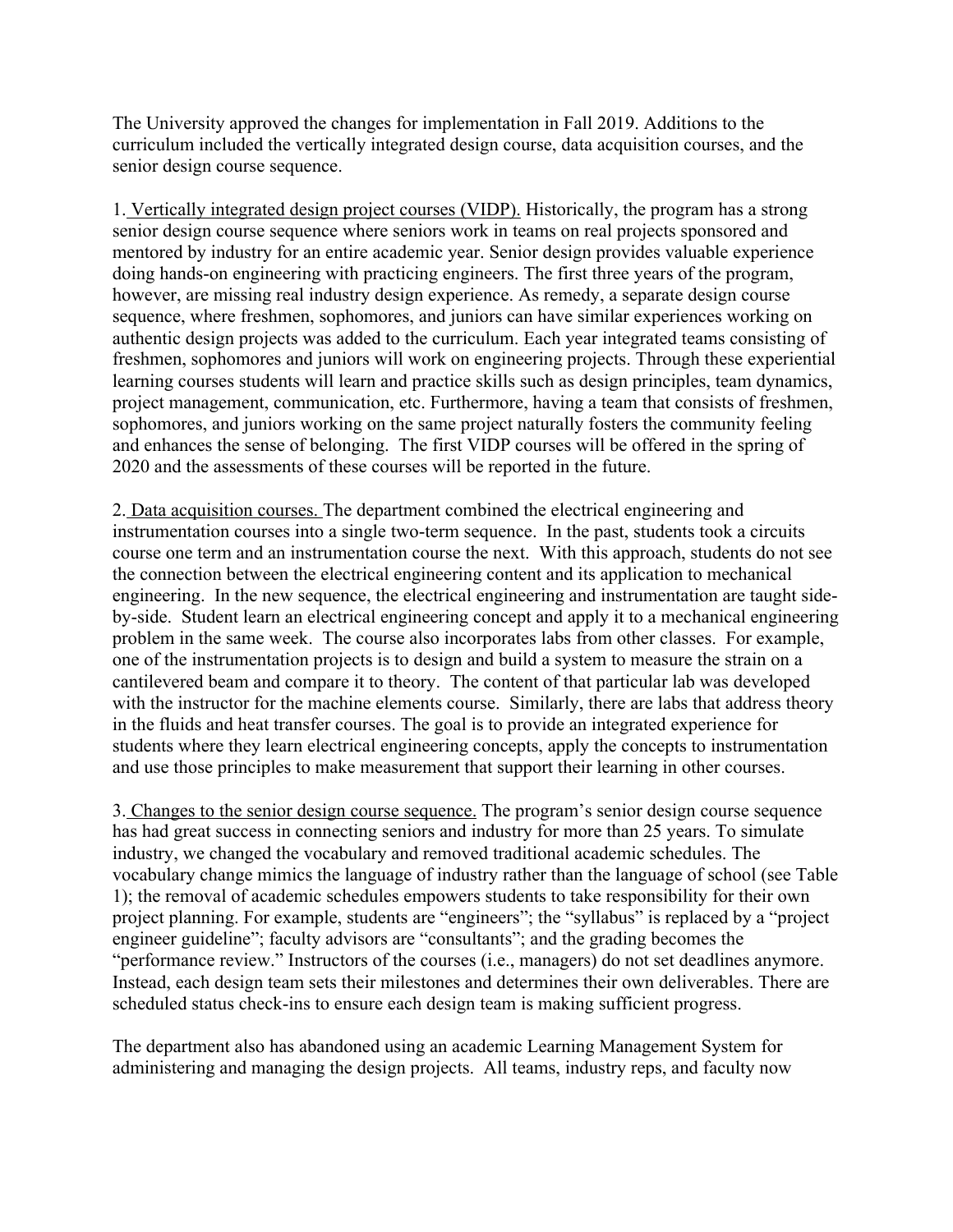communicate and share information using Microsoft Teams, a platform commonly used in industry for communication and file sharing.

In addition, the Department changed how projects are funded. In the past the College allocated a fixed amount to each design team, resulting in design teams creating artificial budgets to meet the allocated amount. Under the new budgeting scheme, the college allocates a fix amount to be distributed among all design teams. Teams propose budgets to the "mechanical engineering division." If the total amount exceeds the available funds, then the Department works with all of the teams to adjust the budgets. This approach has worked well and encourages teams to provide realistic budget for their projects.

This change was first implemented in fall 2018.

| Doing school with teachers                                                                                                         |                                                                                                                                  | Doing engineering with engineers                                                                                                                    |                                                                                                                                          |
|------------------------------------------------------------------------------------------------------------------------------------|----------------------------------------------------------------------------------------------------------------------------------|-----------------------------------------------------------------------------------------------------------------------------------------------------|------------------------------------------------------------------------------------------------------------------------------------------|
| • Hours<br>• Lectures<br>• Due dates<br>$\bullet$ Papers<br>• Learning<br>objectives<br>• Tests<br>• Assessment<br>• Accreditation | $\bullet$ Class<br>• Cover<br>• Grades<br>• Students<br>$\bullet$ Topics<br>• Homework<br>• Rubrics<br>• Curriculum<br>• Credits | • Professional<br>responsibilities<br>• Project briefs<br>• Supervisors<br>• Deadlines<br>• Reports<br>$\bullet$ Hiring<br>• Raises<br>• Work teams | • Performance<br>evaluations<br>• Schedules<br>• Promotions<br>• Credentials<br>• Pro-bono<br>$\bullet$ Job<br>requirements<br>• Resumes |
| • Registration<br>• Syllabus                                                                                                       | • Tuitions                                                                                                                       | Offices<br>$\bullet$<br>Debriefings<br>$\bullet$                                                                                                    | • Work history<br>• Meetings                                                                                                             |

Table 1. Example of vocabulary used in academia and industry (in no particular order).

b. Innovative teaching. Faculty are willing to attempt innovative teaching approaches. One instructor inverted her classes and several adopted active learning exercises. Two worked with practicing engineers on in-class projects. Course instructors and practicing engineers worked together to scope open-ended projects. For example, in the Heat Transfer course, the instructor and a practicing engineer proposed performing an energy audit to identify how a community senior housing complex might minimize their heating expense. Students visited the site and, with the guidance from the practicing engineer, took relevant measurements to build their energy models. Students exercised the heat transfer knowledge they learned in class and applied it to the real-world problem. At the end of the project, students presented their recommendations on how the senior housing complex can save energy to the practicing engineer and community members. Most of the students appreciated this project and considered it the highlight of their learning experience in heat transfer.

c. Industry seminars and socials. Speakers from various companies including Kenworth and Boeing were on campus to share their experiences. Receptions and happy hours encouraged students and alumni to connect with others, develop their professional skills, and build community.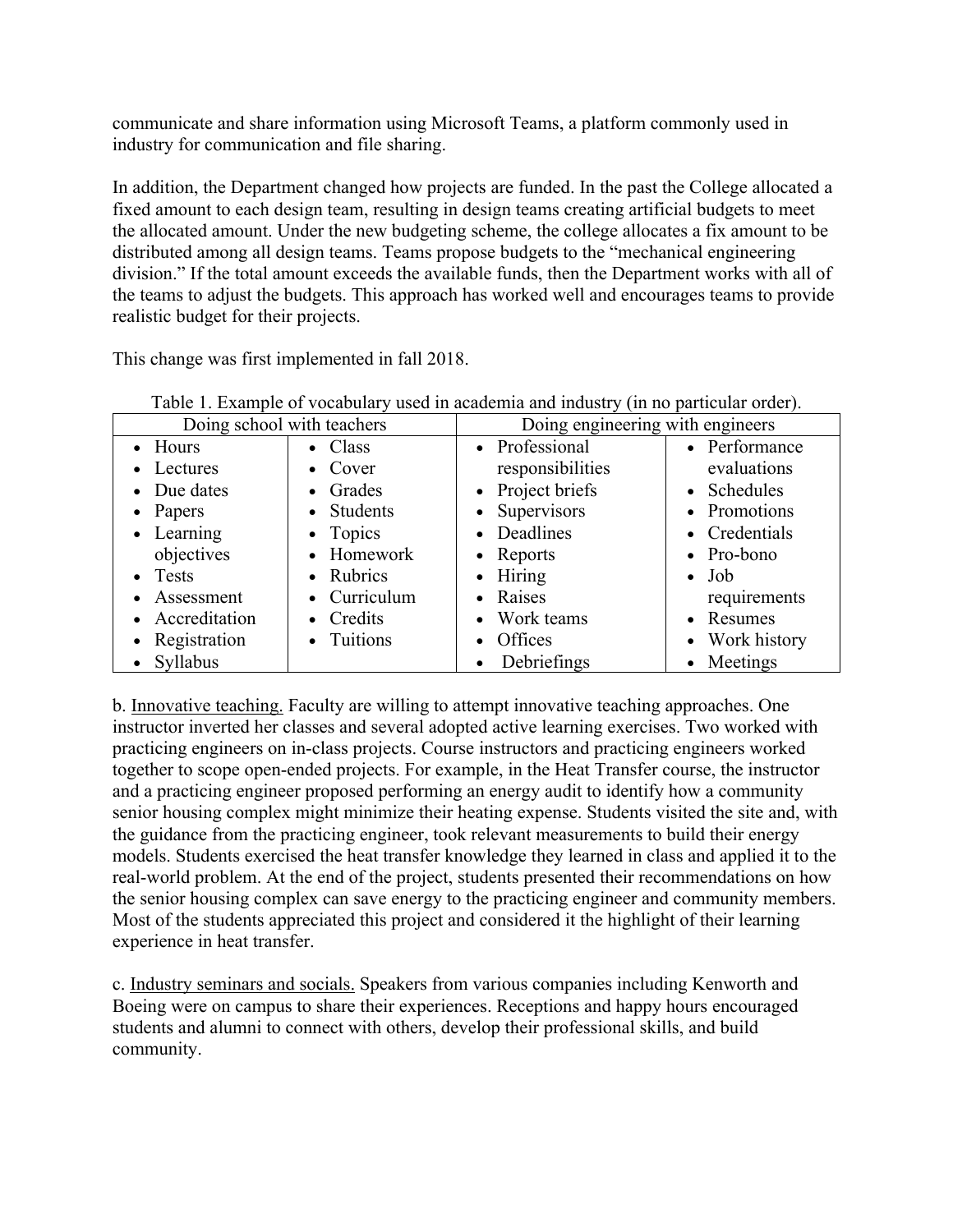d. Makerspace. The student-centered makerspace was updated with several new 3D printers, a laser cutter, and additional tools. Students are maintaining the equipment, holding open hours, and using the makerspace for various projects.

# *Supportive Policies: Changing Expectations in Departmental Reviews*

# *Goal:*

Culture takes time to grow organically and changes cannot be forced. Building a shared vision warrants a solid foundation for the project. Reflective faculty and changes to curriculum create pathways for change. Activities that bring faculty, students and industry together enhance the community-based interactions and, in turn, cultivate the culture of doing engineering. Supportive policy will play a role in motivating and sustaining changes.

# *Current status.*

A number of changes to the structure and priorities of the program are being implemented:

a. Changes to the annual performance reviews. To incentivize and motivate faculty, performance reviews recognize and commend faculty's engagement with industry, changing culture, and curricular and pedagogical revisions. For example, the work done to enhance industry connections and efforts to enhance "Engineering with Engineers" are considered in the department faculty's annual performance reviews. Policies on tenure and promotion standards are being proposed at the university level through the ADVANCE grant sponsored by NSF [29].

b. Raising institutional support for the grant. The team of RED PIs met with the new Provost to raise his awareness of the grant. The Department Chair updates the Dean frequently to assure his continued support. There will be more conversations with other administrators to enhance awareness of the project and gain solid support for the changes.

### **Evaluation and research**

*Goal:*

During this project, changes to the program and to student and faculty identities are evaluated through interviews, surveys, portfolios, reflections, and audio and/or video documentaries. All students and faculty in the program are invited to participate in these evaluation activities and responses are tracked every year to document the changes.

The three main research questions this project aims to study are:

- 1. How have the identities of the students and faculty changed?
- 2. How has the departmental culture changed?
- 3. What happened in response to the changes made and the changes that occurred?

### *Current status:*

a. Identity surveys and Implicit Association Tests (IATs). To track how student's identity changes, we are using both the explicit identity surveys and the IATs. Baseline explicit identity surveys for existing mechanical engineering students were conducted and results presented in the 2018 ASEE annual conference [30]. Additionally, baseline engineering and gender identity data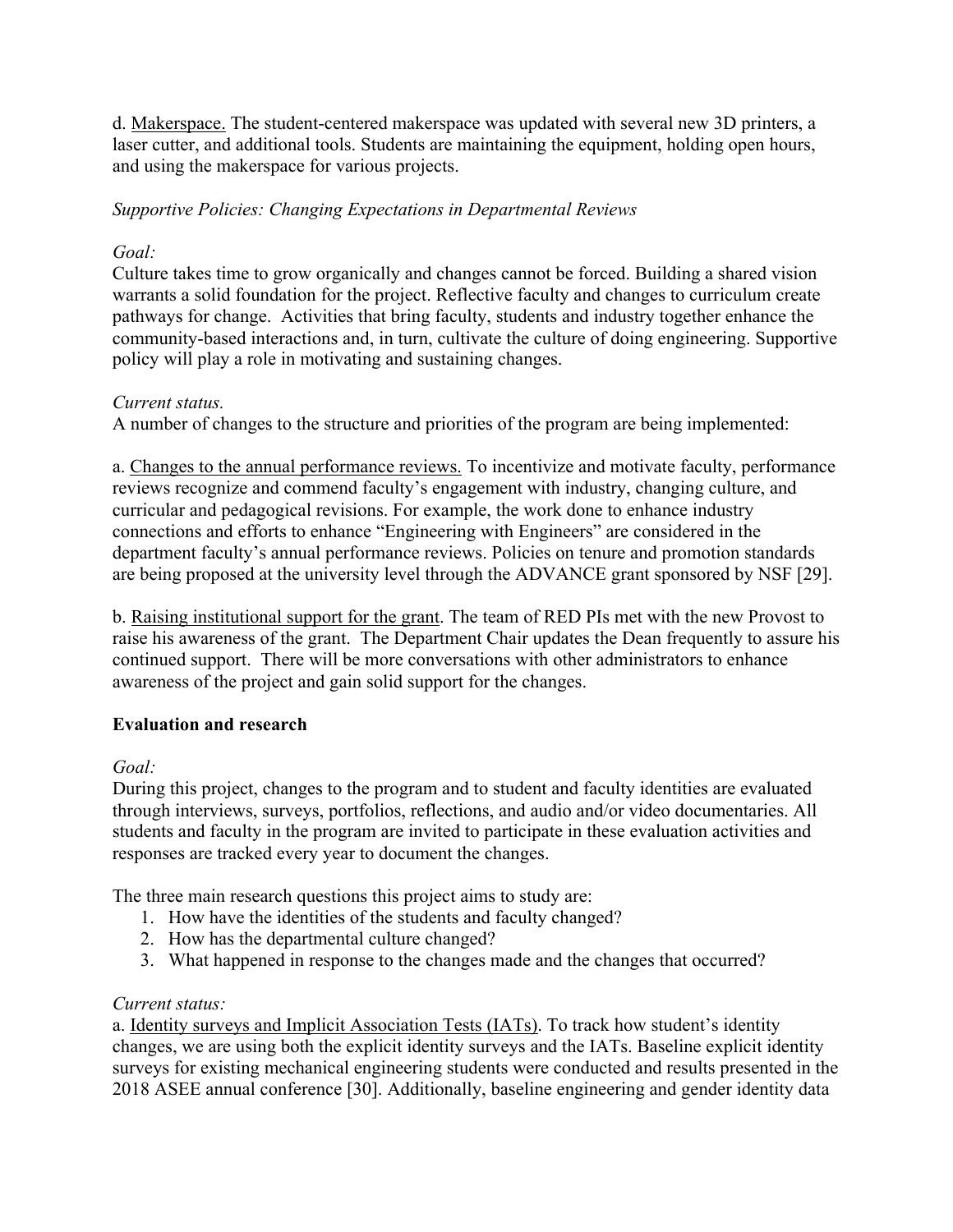were collected via Implicit Association Tests (IATs) and results were presented in the 2019 ASEE annual conference [31]. Each year we administer both explicit identity surveys and IATs. Results of these identity studies will be presented in future conferences.

b. Alumni and senior exit surveys. Tools to track the impact of students' experiences after they leave the program were developed and administered in 2019.

c. Growth in professional skills. To document the impact of the changes to senior design on students' professional thinking and skills, a pre-post assessment was developed. The pre-test was administered at the start of the 2019-20 senior design sequence. The post will be administered in June 2020.

d. Reflections. Some faculty have added short reflection activities to their classes, both to add meaning and personal understanding to the coursework and to document students' growth.

e. Portfolios. The Department piloted the use of portfolios with a small sample of students to gain insights on students' knowledge on portfolio construction and help set goals on future portfolio activities. Subsequently, the Department hosted Portfolio Week for all students. The Industry Advisor since has hosted several workshops to help students build their portfolios. As with reflections, the process of creating and curating one's portfolio both develops and documents identities.

f. External evaluator interviews. An external evaluation team is monitoring the process and progress of culture change in the department by interviewing faculty and students in the department. From these interviews, the external evaluator provided their suggestions related to the subject of culture change. The change process is also being documented via audio and videos of faculty interviews.

### **Long-Term Directions and Goals**

Through myriad changes in the four essential areas of shared vision, reflective faculty, relevant curriculum and pedagogy, and supportive policies, Seattle University's Mechanical Engineering Department is changing their culture. Unifying these changes is a connection with industry and a focus on identity.

A focus on identity encourages reflection and a larger discussion about how students and faculty see themselves, their education, and their profession, and how experiences uniquely affect underrepresented or marginalized students. Researchers have suggested that culture is especially important for women to persist in a field [23], [30]. A culture of "Engineering with Engineers" could result in graduates who not only are prepared technically and professionally with a practical, realistic understanding of what it is to be an engineer, but who also identify with and are committed to the engineering profession. Hence, results of the study are hoped to lead to a clearer understanding of the changes that promote engineering identities, particularly in women, and how such identities affect students' sense of belonging in a program and their persistence in the major.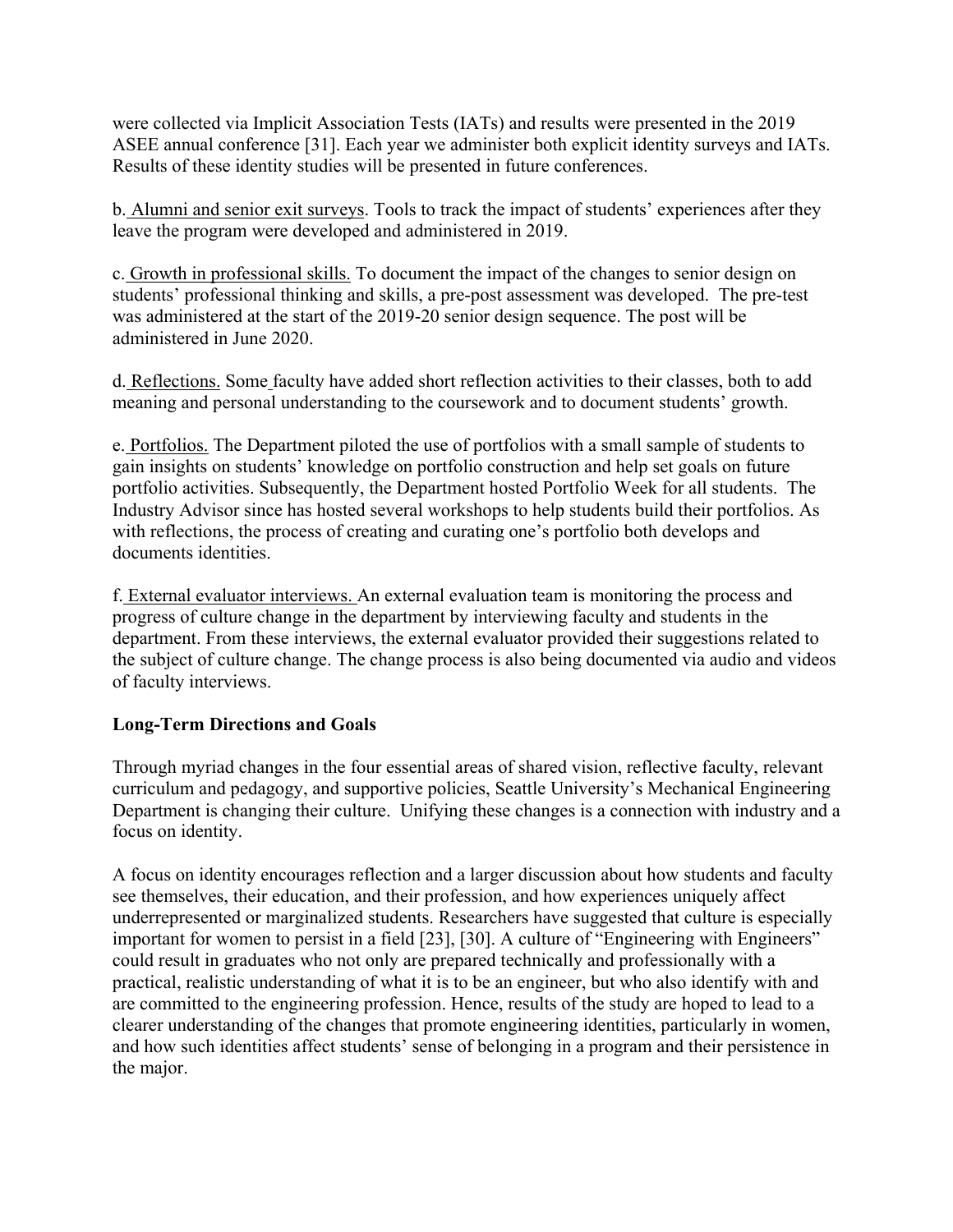It is our hope that this project will enact changes in incentives and training that promote industry engagement and build strong industry-education connections and that this conversation about engineering identity can lead to a better understanding of how best to create an inclusive educational system.

#### **Acknowledgement**

This project was funded by the NSF IUSE/PFE: RED grant #1730354.

#### **References**

[1] Y.-L. Han, K. E. Cook, T. R. Shuman, G. Mason, and J. Turns, "Engineering with Engineers: Revolutionizing Engineering Education through Industry Immersion and a Focus on Identity," *Proceedings of American Society for Engineering Education Annual Conferenc*e, Salt Lake City, UT: ASEE 2018.

[2] Y.-L. Han, K. E. Cook, G. Mason, T. R. Shuman, and J. Turns, "Engineering with Engineers: Revolutionizing a Mechanical Engineering Department through Industry Immersion and a Focus on Identity," *Proceedings of American Society for Engineering Education Annual Conference,* Tampa, FL: ASEE 2019.

[3] K. Deaux, "Reconstructing social identity," *Personality and Social Psychology Bulletin,* vol. 19, pp. 4-12, 1993.

[4] S. Stryker, and P. J. Burke, "The past, present, and future of an identity theory," *Social Psychological Quarterly*, vol. 63(4), pp. 284-297, 2000.

[5] E. H. Erikson, *Identity and the life cycle*. New York: International Universities Press, 1959.

[6] M. B. Brewer, "The social self: On being the same and different at the same time," *Personality and Social Psychology Bulletin*, vol. 17, pp. 475-482, 1991.

[7] J. E. Dutton, J. M. Dukerich, and C. V. Harquail, "Organizational Images and Member Identification," *Administrative Science Quarterly*, vol. 39(2), pp. 239-263, 1994.

[8] G. H. Mead, *Mind, Self, and Society*. Chicago: University of Chicago Press, 1934.

[9] S. Stryker, *Symbolic Interactionism: A Social Structural Version*. Menlo Park, CA: Benjamin/Cummings, 1980.

[10] J. D. Lee, "More Than Ability: Gender and Personal Relationships Influence Science and Technology Involvement," *Sociology of Education*, vol. 75(4), pp. 349-37, 2002.

[11] B. R. Schlenker, "Identity and self-identification.," in *The Self in Social Life*, B. Schlenker, Ed. New York: McGraw-Hill, 1985.

[12] J. D. Lee, "Which Kids Can "Become" Scientists? Effects of Gender, Self-Concepts, and Perceptions of Scientists," *Social Psychology Quarterly*, vol. 61(3), pp. 199-219, 1998.

[13] O. Pierrakos, T. K. Beam, J. Constantz, A. Johri, and R. Anderson, "On the development of a professional identity: Engineering persisters vs. engineering switchers," *Proceedings of Annual Frontiers in Education Conference*, San Antonio, TX: FIE, 2009.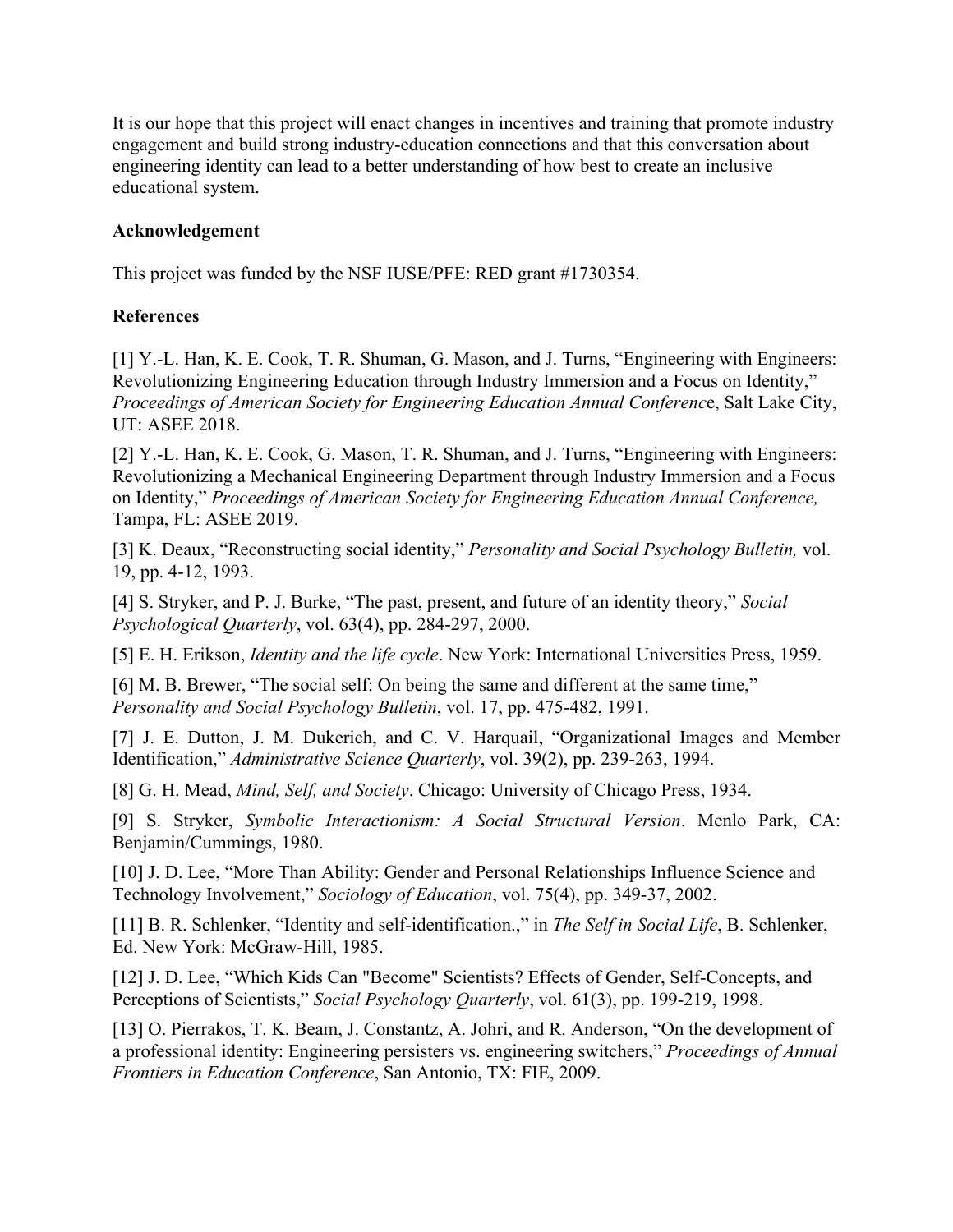[14] R. B. Cialdini, R. J. Borden, A. Thorne, M. R. Walker, S. Freeman, and L. R. Sloan, "Basking in reflected glory: Three (football) field studies," *Journal of Personality and Social Psychology,* vol. 34, pp. 366-375, 1976.

[15] H. Tajfel, and J. C. Turner, "The social identity theory of inter-group behavior," in *Psychology of Intergroup Relations*, S. Worchel, & W. G. Austin, Eds. Chicago, IL: Nelson-Hall, 1986, pp. 33-48.

[16] R. Spears, B. Doosje, and N. Ellemers, "Self-stereotyping in the face of threats to group status and distinctiveness: The role of group identification," *Personality and Social Psychology Bulletin,* vol. 23, pp. 538–553, 1997.

[17] S. E. Cross and N. V. Vick, "The Interdependent Self-Construal and Social Support: The Case of Persistence," *Personality and Social Psychology Bulletin*, vol. 27(7), pp.820-832, 2001.

[18] A.L. Kristof, "Person-Organization Fit: An Integrative Review of its Conceptualizations, Measurement, and Implications," *Personnel Psychology*, vol. 49(1), pp.1-49, 1996.

[19] O. Pierrakos, N. A. Curtis, R. D. Anderson, "How salient is the identity of engineering students? On the use of the Engineering Student Identity Survey," *Proceedings of Frontiers in Education Conference*, Erie, PA: FIE, 2016.

[20] T. K. Beam, O. Pierrakos, J. Constanz, A. Johri, and R. Anderson, "Preliminary findings on freshmen engineering students' professional identity: Implications for recruitment and retention," *Proceedings of American Society for Engineering Education Annual Conference*. Washington, DC: ASEE, 2009.

[21] C. H. Cooley, *Human nature and the social order*. New York, NY: Scribners, 1902.

[22] K. E. Scheibe, "Historical perspectives on the presented self," in *The Self in Social Life*, B. Schlenker, Ed. New York: McGraw-Hill, 1985.

[23] K. Tonso, "Enacting practices: Engineer identities in engineering education," in *Engineering Professionalism: Engineering Practices in Work and Education*, U. Jørgensen and S. Brodersen Eds. Rotterdam, The Netherlands: Sense Publishers, 2016, pp. 85-104.

[24] C. Henderson and M. H. Dancy, "Increasing the Impact and Diffusion of STEM Education Innovations", *Increasing the impact and diffusion of STEM education innovations,* Washington, DC: National Academy of Engineering, 2011. [Online]. Available: https://www.nae.edu/File.aspx?id=36304. [Accessed: 15- Nov- 2016].

[25] M. Besterfield-Sacre, M. F. Cox, M. Borrego, K. Beddoes and J. Zhu, "Changing Engineering Education: Views of U.S. Faculty, Chairs, and Deans," *Journal of Engineering Education*, vol. 103(2), pp. 193–219, 2014.

[26] J. N. Martin and T. K. Nakayama, *Intercultural Communication in Contexts*, New York: McGraw-Hill, 2010.

[27] J. Lave and E. Wenger, *Situated learning: Legitimate peripheral participation*, Cambridge UK: Cambridge University Press, 1991.

[28] C. Henderson, A. Beach, and N. Finkelstein, "Facilitating change in undergraduate STEM instructional practices: An analytic review of the literature," *Journal of Research in Science Teaching,* vol. 48(8), pp. 952-984, 2011.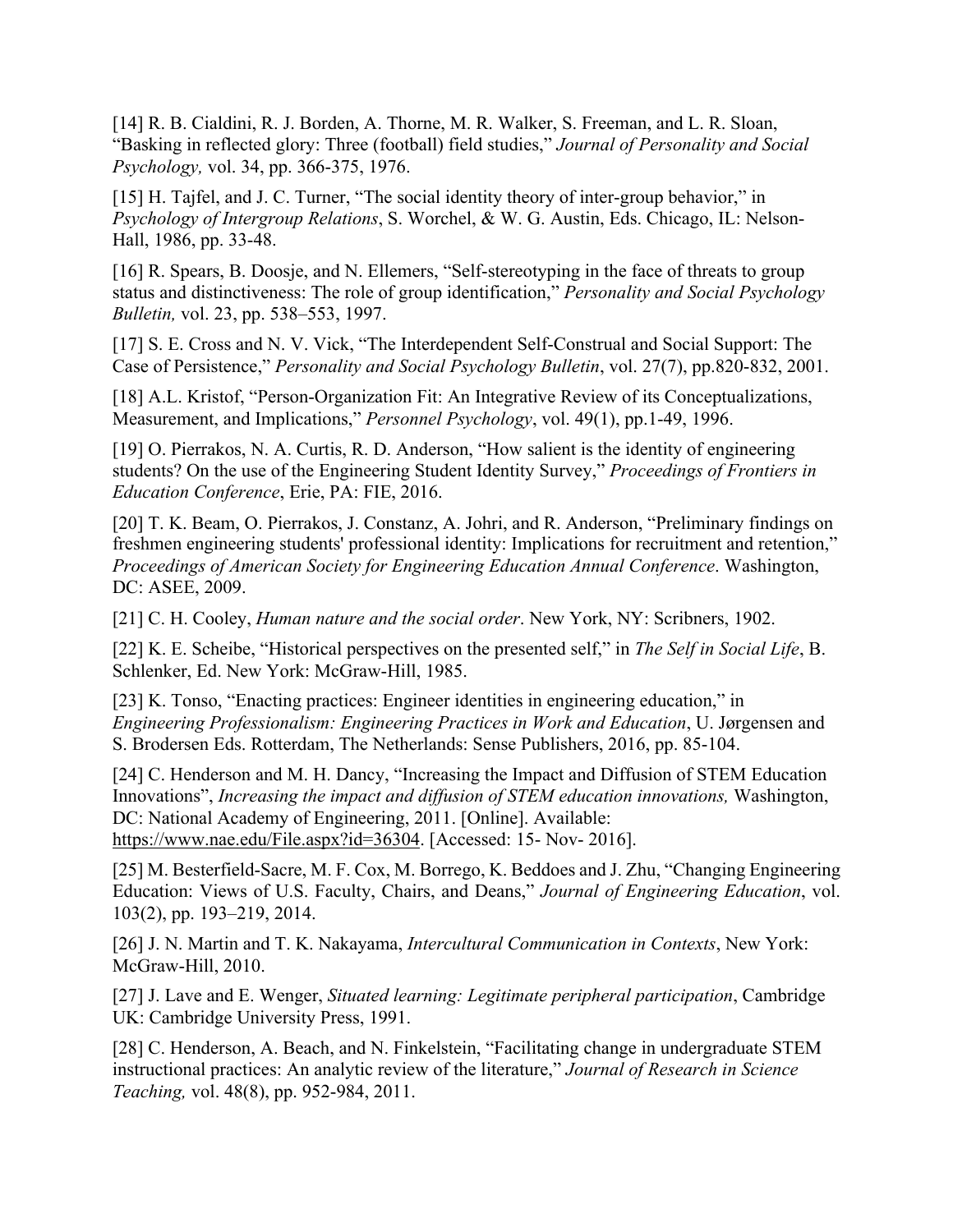[29] Award Abstract #1629875, "ADVANCE Institutional Transformation at Seattle University". Washington DC: National Science Foundation, [Online]. Available: https://www.nsf.gov/awardsearch/showAward?AWD\_ID=1629875&HistoricalAwards=false. [Accessed: 08- Apr- 2018].

[30] K. E. Cook, Y.-L. Han, G. Mason, T. R. Shuman, and J. Turns, "Work-in-Progress: Engineering Identity across the Mechanical Engineering Major", *Proceedings of* A*merican Society for Engineering Education Annual Conference*. Salt Lake City, UT: ASEE 2018.

[31] K. E. Cook, Y.-L. Han, G. Mason, T. R. Shuman, and J. Turns, "Implicit Engineering Identity in the Mechanical Engineering Major". *Proceedings of* A*merican Society for Engineering Education Annual Conference*. Tampa, FL: ASEE 2019.